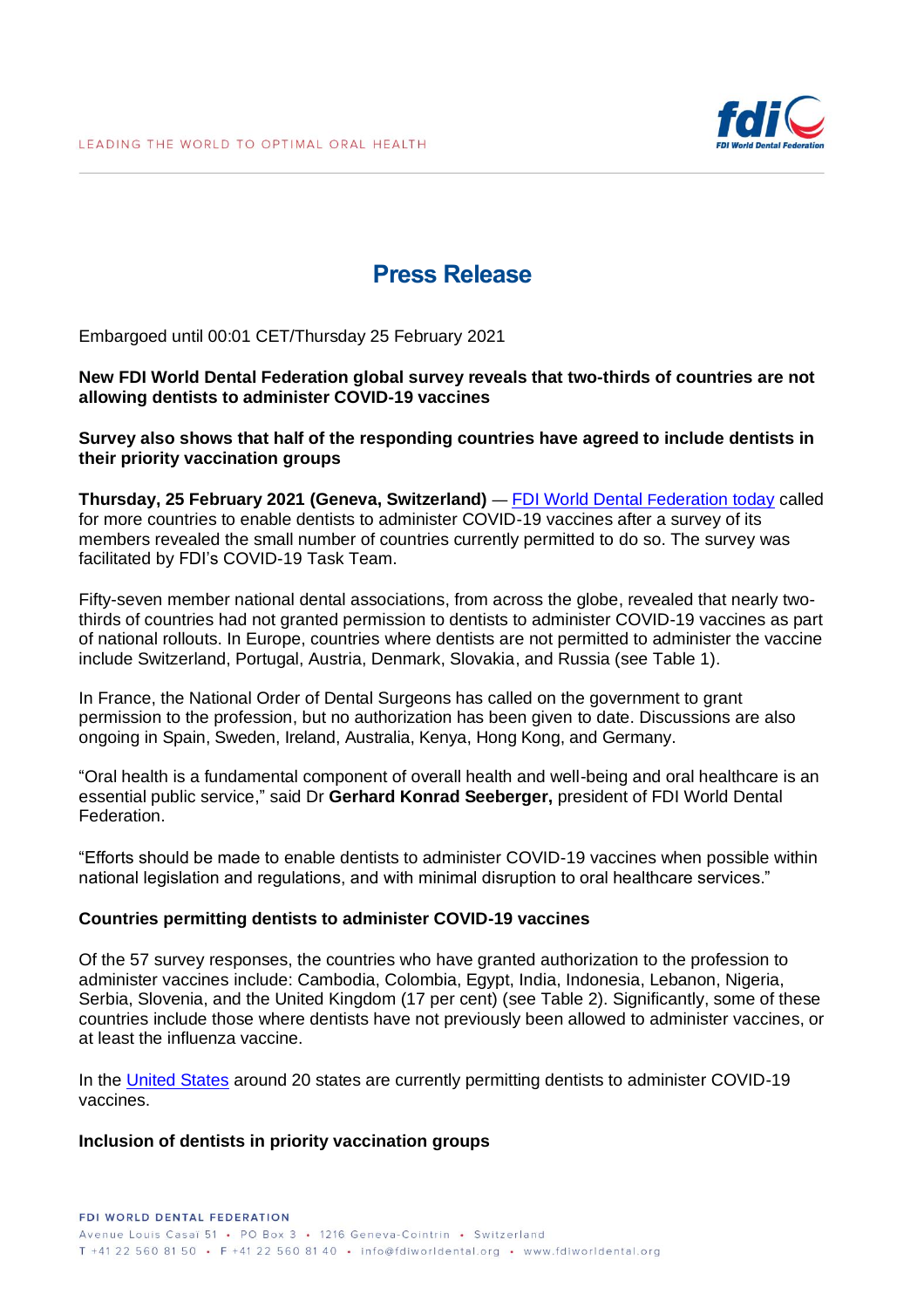The survey also examined the prioritization of dentists in COVID-19 vaccine roll-out programmes.

A total 53 per cent of responding countries said that dentists would be included in priority vaccination groups (see Table 2),12 per cent said that they would not be, and 18 per cent responded that the vaccination programme and priority groups were still being planned. Those countries NOT including dentists as a priority group include Cambodia, Colombia, Kazakhstan, Romania, Saudi Arabia, South Korea, and Thailand (See Table 1).

Ahead of World Oral Health Day on March 20, FDI will release a new set of data around the caseload of COVID-19 infection amongst dentists around the world.

**FNDS** 

# **Further information:**

Michael Kessler FDI Media Relations Mob: +34 655 792 699 Email: [michael.kessler@intoon-media.com](mailto:michael.kessler@intoon-media.com) Twitter: @mickessler

**About FDI World Dental Federation:** FDI is the main representative body for more than one million dentists worldwide, with a vision of leading the world to optimal oral health. Its membership comprises some 200 national member associations and specialist groups in over 130 countries. [www.fdiworlddental.org](http://www.fdiworlddental.org/)

# **Notes to Editors:**

### *Table 1*

| Countries where dentists will not be<br>permitted to administer COVID-19<br>vaccines | Countries where dentists will not be<br>included in priority vaccination groups |
|--------------------------------------------------------------------------------------|---------------------------------------------------------------------------------|
| Andorra                                                                              | Cambodia                                                                        |
| Austria                                                                              | Colombia                                                                        |
| <b>Burkina Faso</b>                                                                  | Kazakhstan                                                                      |
| Denmark                                                                              | Romania                                                                         |
| Guam                                                                                 | Saudi Arabia                                                                    |
| Honduras                                                                             | South Korea                                                                     |
| <b>Israel</b>                                                                        | Thailand                                                                        |
| Japan                                                                                |                                                                                 |
| Myanmar                                                                              |                                                                                 |
| <b>Netherlands</b>                                                                   |                                                                                 |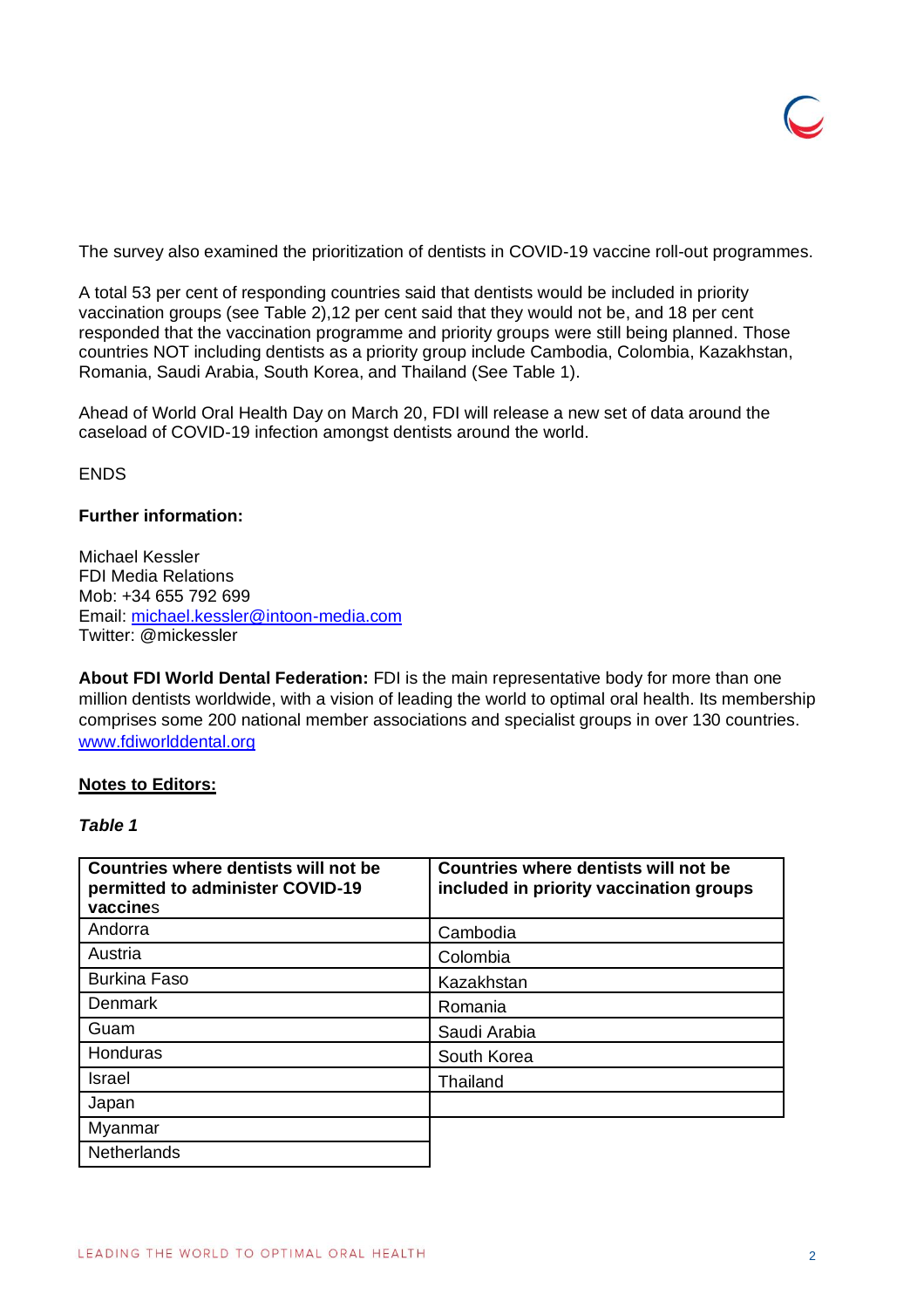| Portugal     |
|--------------|
| Romania      |
| Russia       |
| Saudi Arabia |
| Seychelles   |
| Slovakia     |
| Switzerland  |
| Thailand     |
| Turkey       |

# *Table 2*

| <b>Countries where dentists are permitted</b><br>to administer vaccine | <b>Countries where dentists are confirmed</b><br>to be included in priority vaccination |
|------------------------------------------------------------------------|-----------------------------------------------------------------------------------------|
|                                                                        | groups                                                                                  |
| Cambodia                                                               | Australia                                                                               |
| Colombia                                                               | Austria                                                                                 |
| Egypt                                                                  | Canada                                                                                  |
| India                                                                  | Chile                                                                                   |
| Indonesia                                                              | Denmark                                                                                 |
| Lebanon                                                                | Egypt                                                                                   |
| Nigeria                                                                | Georgia                                                                                 |
| Serbia                                                                 | Germany                                                                                 |
| Slovenia                                                               | Greece                                                                                  |
| United Kingdom                                                         | Guam                                                                                    |
| <b>United States</b>                                                   | Honduras                                                                                |
|                                                                        | India                                                                                   |
|                                                                        | Indonesia                                                                               |
|                                                                        | <b>Israel</b>                                                                           |
|                                                                        | Japan                                                                                   |
|                                                                        | Lebanon                                                                                 |
|                                                                        | Myanmar                                                                                 |
|                                                                        | Netherlands                                                                             |
|                                                                        | Panama                                                                                  |
|                                                                        | Portugal                                                                                |
|                                                                        | Russia                                                                                  |
|                                                                        | Serbia                                                                                  |
|                                                                        | Seychelles                                                                              |
|                                                                        | Slovakia                                                                                |
|                                                                        | Slovenia                                                                                |
|                                                                        | Spain                                                                                   |